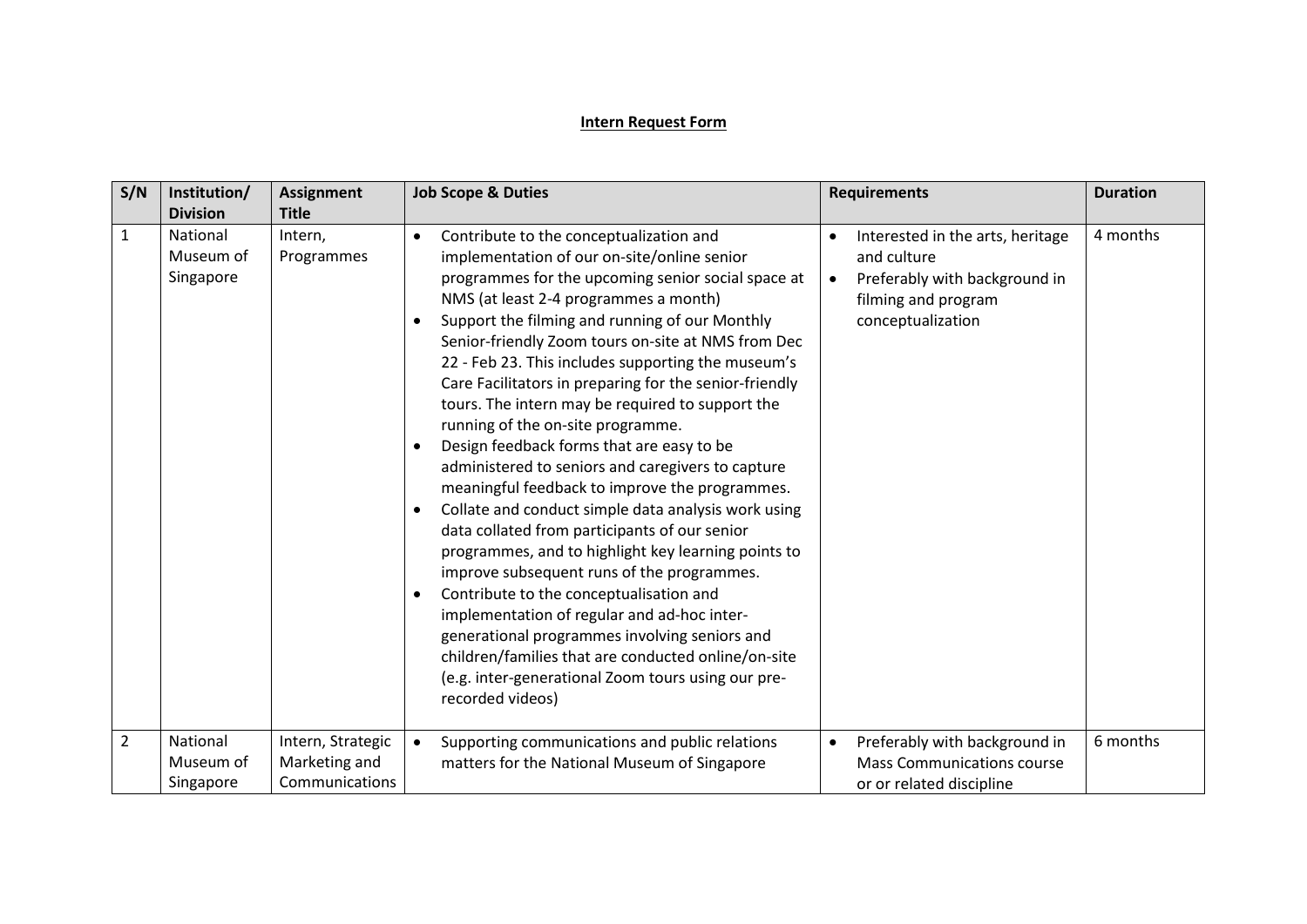|   |                                    |                                          | including, providing support for media events and<br>previews.<br>Facilitating exhibition opening matters such as, event<br>$\bullet$<br>logistics and administrative support.<br>Facilitating media filming and photography requests<br>at the National Museum of Singapore.<br>Conceptualising creative ideas to publicise the<br>$\bullet$<br>National Museum's offerings through public relations<br>and digital marketing, such as identifying trends and<br>relevant key opinion leaders to help amplify the<br>National Museum's publicity efforts.<br>Supporting other relevant initiatives managed by the<br>National Museum's Strategic Marketing and<br>Communications team. |                                                                                                                                                                                                                                                                                                                                                                                                                                                                                            |          |
|---|------------------------------------|------------------------------------------|-----------------------------------------------------------------------------------------------------------------------------------------------------------------------------------------------------------------------------------------------------------------------------------------------------------------------------------------------------------------------------------------------------------------------------------------------------------------------------------------------------------------------------------------------------------------------------------------------------------------------------------------------------------------------------------------|--------------------------------------------------------------------------------------------------------------------------------------------------------------------------------------------------------------------------------------------------------------------------------------------------------------------------------------------------------------------------------------------------------------------------------------------------------------------------------------------|----------|
| 3 | National<br>Museum of<br>Singapore | Intern, Planning<br>& Corporate<br>Admin | Provide supporting role to the Planning & Corporate<br>Admin team of the museum, particularly in the:<br>Day-to-day office administration and operations<br>including office reception and mailroom<br>operations, procurement and maintenance of<br>office equipment and supplies, stocktaking, staff<br>welfare activities.<br>Special projects (office intercom system and<br>registry housekeeping exercise).                                                                                                                                                                                                                                                                       | <b>Business administration and</b><br>$\bullet$<br>operations background<br>Organised and meticulous<br><b>Attention to details</b><br>$\bullet$<br>Good verbal and written<br>communication skills<br>Willing to multi-task<br>$\bullet$<br>Willing to be hands on as work<br>will not be entirely desk bound.<br>Able to use Microsoft Word/<br>Excel/ Powerpoint.<br>Positive attitude and eagerness<br>to learn<br>Critical thinking and problem-<br>solving skills<br>Have initiative | 5 months |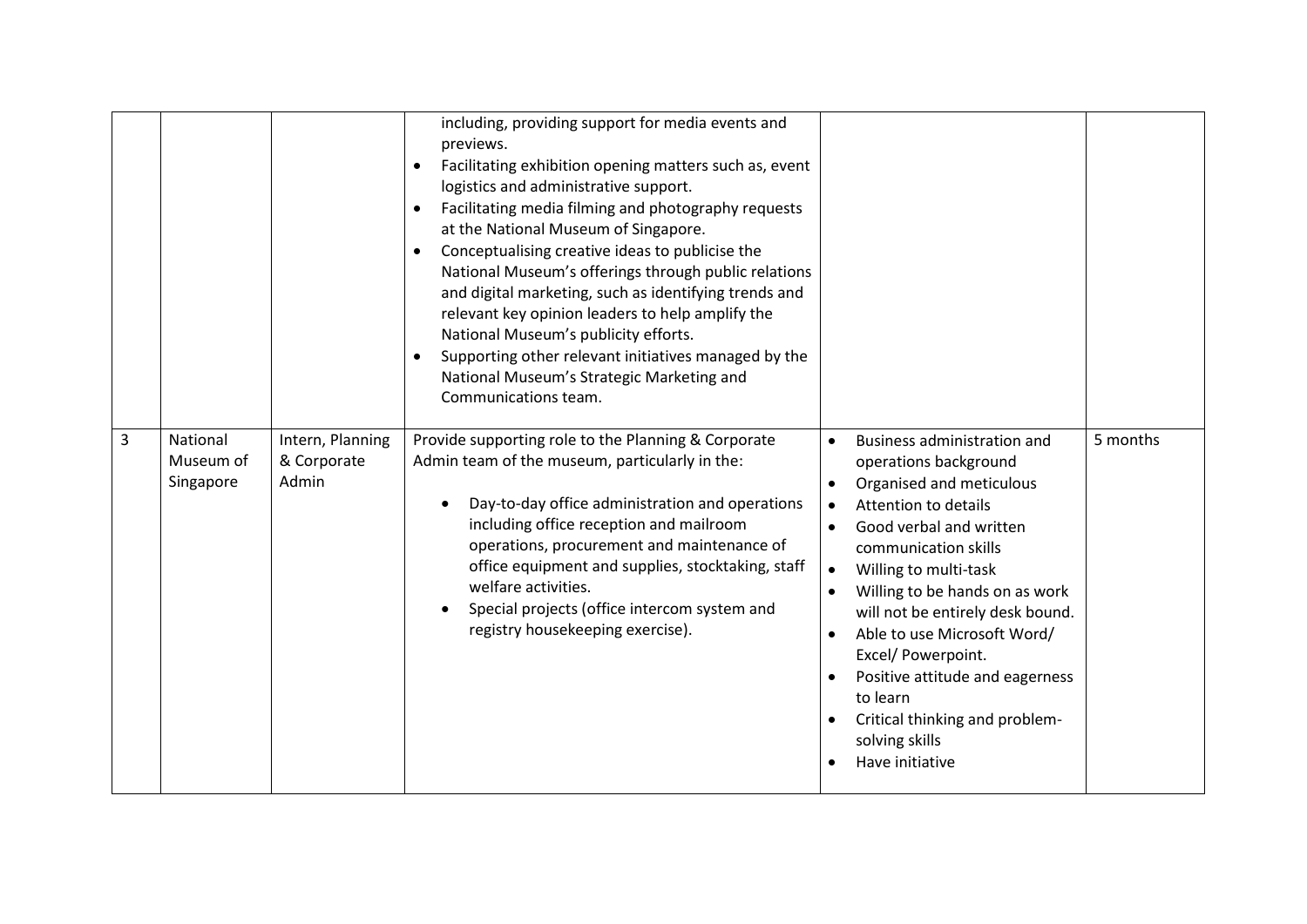| 4 | Sun Yat Sen<br>Nanyang<br>Memorial<br>Hall | Intern, SYSNMH        | The intern will be assisting the Outreach & Education<br>Team in the following areas of work (see job scope<br>below), especially in the preparation and/or<br>implementation of River Hongbao 2023 and Singapore<br>HeritageFest 2023.<br>To assist in the coordination and/or facilitation of<br>educational related programmes (including<br><b>Student Guide Training Programme and MBL</b><br>programme i.e. A Brush with Culture @ SYSNMH)<br>at SYSNMH.<br>To assist in the research and/or development of<br>SYSNMH's educational programmes and<br>resources (physical/digital);<br>To support marcomms efforts including social<br>media content creation;<br>To assist in other tasks including administrative<br>duties such as ad-hoc translation, data<br>management, as assigned by Outreach and<br><b>Education Team.</b> | <b>Background in Chinese Studies</b><br>$\bullet$<br>or related discipline | 6 months |
|---|--------------------------------------------|-----------------------|-------------------------------------------------------------------------------------------------------------------------------------------------------------------------------------------------------------------------------------------------------------------------------------------------------------------------------------------------------------------------------------------------------------------------------------------------------------------------------------------------------------------------------------------------------------------------------------------------------------------------------------------------------------------------------------------------------------------------------------------------------------------------------------------------------------------------------------------|----------------------------------------------------------------------------|----------|
| 5 | Sun Yat Sen<br>Nanyang<br>Memorial<br>Hall | Intern,<br>Programmes | Assist in the event conceptualization and<br>development for Wan Qing Dragon Boat Festival;<br>Wan Qing Festival of Spring; assist in community<br>management and public enquiries regarding<br>programming and other festival details; support in<br>administrative tasks assigned                                                                                                                                                                                                                                                                                                                                                                                                                                                                                                                                                       | <b>Background in Chinese Studies</b><br>or related discipline              | 3 months |
| 6 | Information<br>Technology                  | Intern                | Interns to undertake the following roles:<br>Technology market scans that will support our<br>digitalization efforts for new digital capabilities                                                                                                                                                                                                                                                                                                                                                                                                                                                                                                                                                                                                                                                                                         | Background in information<br>technology or related discipline              | 3 months |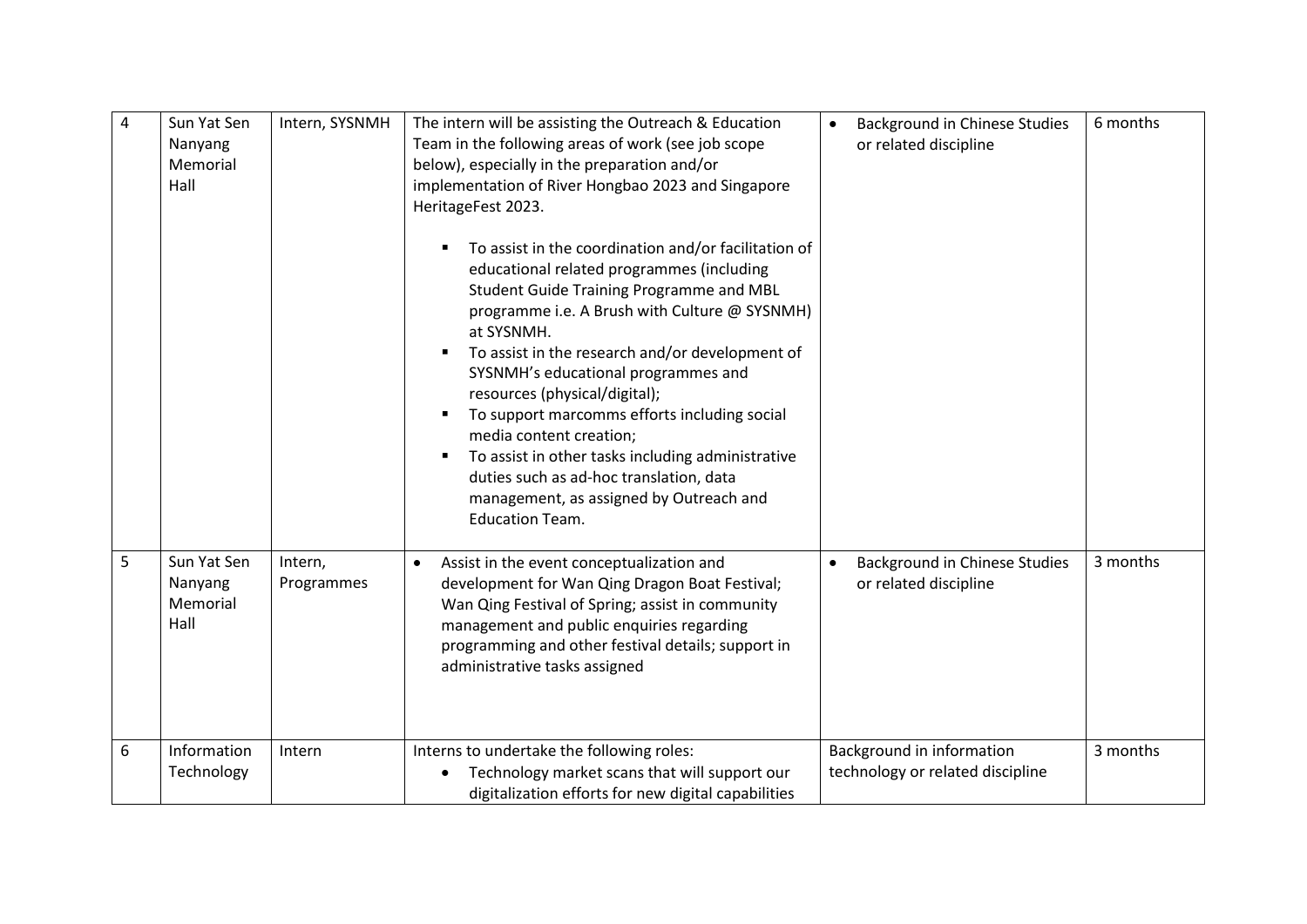|                |                                               |                                   | Explore the use of gaming development and<br>$\bullet$<br>metaverse / digital twin<br>Digital product marketing & communications<br>development for our new digital products                                                                                                                                                                                                                                                                                                                                                                                                                                                                                                                                                                                                                                                                                                                                           |                                                                                                 |          |
|----------------|-----------------------------------------------|-----------------------------------|------------------------------------------------------------------------------------------------------------------------------------------------------------------------------------------------------------------------------------------------------------------------------------------------------------------------------------------------------------------------------------------------------------------------------------------------------------------------------------------------------------------------------------------------------------------------------------------------------------------------------------------------------------------------------------------------------------------------------------------------------------------------------------------------------------------------------------------------------------------------------------------------------------------------|-------------------------------------------------------------------------------------------------|----------|
| $\overline{7}$ | Strategic<br>Planning &<br>Data<br>Management | Intern                            | Marketing / Comms for Heritage Plan 2 (3 positions<br>available)<br>Support the testing, execution, and marketing of<br>the Heritage Plan 2 public engagement website,<br>including facilitating user testing sessions for the<br>website; conceptualising and supporting<br>marketing efforts to partners/target groups (e.g.<br>younger audience); and monitoring, aggregating<br>and replying to feedback<br>Set-up and monitoring of physical engagement<br>booths at NHB museums for the Heritage Plan 2<br>Conceptualising, planning and executing creative<br>ways to engage NHB officers on the heritage<br>masterplan, including but not limited to staff<br>events in June and December and producing<br>relevant media (e.g. animated GIFs, EDMs,<br>videos)<br>Corporate Planning (1 position available)<br>Support with data consolidation across NHB<br>divisions, as well as the review and analysis of | Background in marketing and<br>communications, business<br>administration or related discipline | 3 months |
|                |                                               |                                   | data for policy and planning matters.<br>Assist in the conceptualisation, planning and<br>organisation of corporate events for NHB staff                                                                                                                                                                                                                                                                                                                                                                                                                                                                                                                                                                                                                                                                                                                                                                               |                                                                                                 |          |
| 8              | Asian<br>Civilization<br>Museum               | Intern, Digital,<br>Marketing and | The role will design, create and manage content for a<br>range of mediums - including owned social and digital<br>platforms of Asian Civilisations Museum and Peranakan                                                                                                                                                                                                                                                                                                                                                                                                                                                                                                                                                                                                                                                                                                                                                | Degree or diploma in<br>Marketing, Advertising,                                                 | 3 months |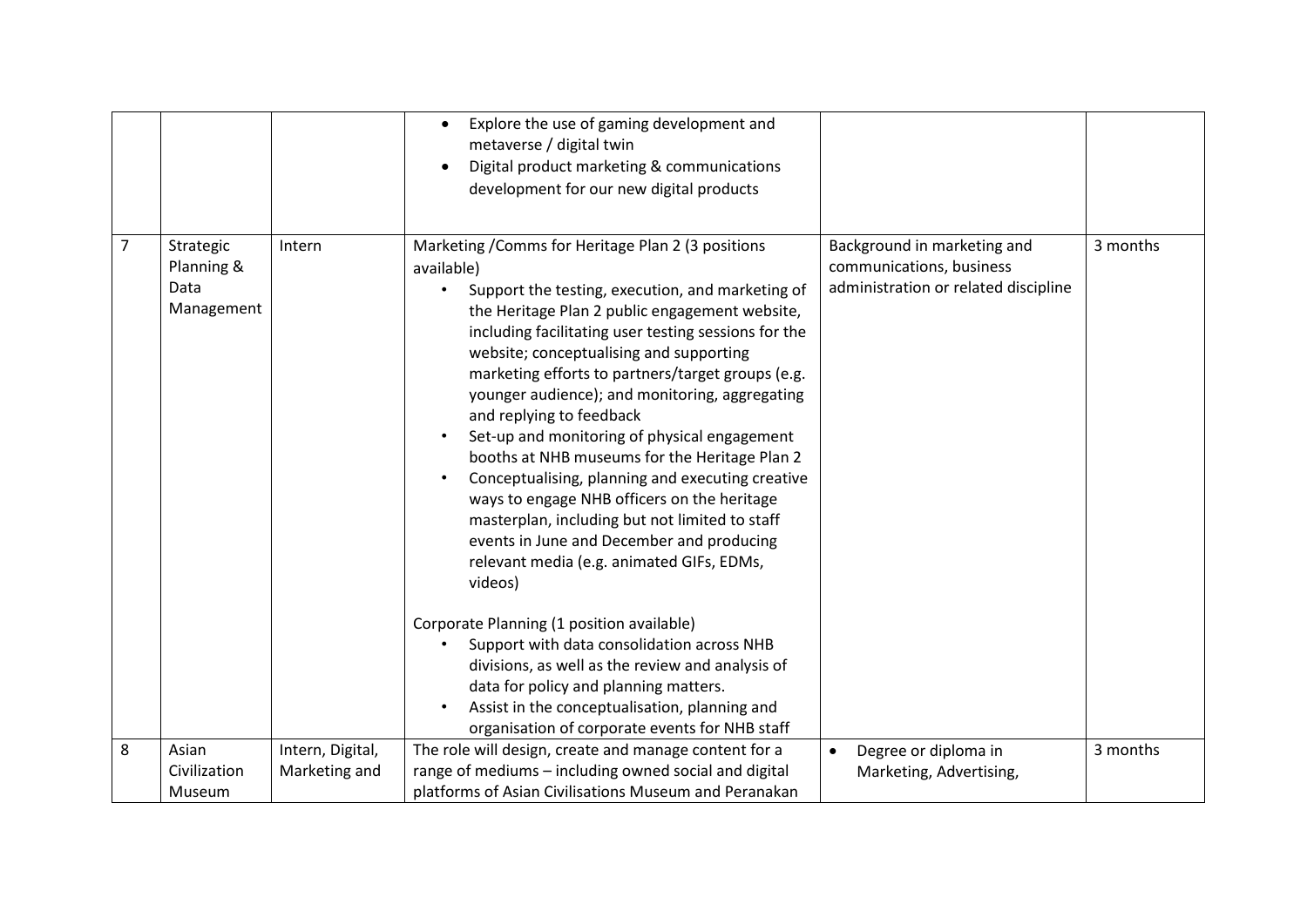| Corporate<br>Communications | Museum, as well as physical banners for museum spaces.<br>The role will also assist to project manage vendors (e.g.,<br>media or creatives agencies) on collaborations and/or<br>media buying to communicate the museums content -<br>with the core objective of opening the museums to their<br>audiences.<br>This position will report to the Assistant Manager, Digital<br>Experience Delivery.<br><b>Responsibilities</b><br>Primary role (70% of time)<br>Content creation (photography) - photograph<br>objects and happenings within the museums to<br>communicate to two types of audiences,<br>generally, those who will visit, and those who<br>have not<br>Content creation (design) - to ideate and<br>produce images for the museums that will<br>attract attention to topics about about the<br>museums, with the objective of creating<br>engagement on the content<br>Produce on-point marketing copy for collaterals<br>Secondary (30% of time)<br>Work with internal designers to produce<br>collateral, and advertising banners to market the<br>museums, their exhibitions, and programmes<br>Identify possible content partners, and develop<br>$\bullet$<br>relevant joint partnership opportunities that are<br>mutually beneficial to partners as well as the<br>museums | $\bullet$<br>$\bullet$ | Communications or a related<br>discipline<br>Experience in close-up and<br>event photography<br>Experience in design and the<br>Adobe suite (e.g. Photoshop,<br>InDesign, Illustrator), practical<br>knowledge and/or previous<br>work experience in a design<br>studio is a plus<br>Good writing and editing skills<br>Solid experience with social<br>media including blogs,<br>Facebook, Twitter, etc.<br>Ability to operate under<br>pressure and meet deadlines<br>within a dynamic environment<br>Interest in art, design, and<br>history |  |
|-----------------------------|--------------------------------------------------------------------------------------------------------------------------------------------------------------------------------------------------------------------------------------------------------------------------------------------------------------------------------------------------------------------------------------------------------------------------------------------------------------------------------------------------------------------------------------------------------------------------------------------------------------------------------------------------------------------------------------------------------------------------------------------------------------------------------------------------------------------------------------------------------------------------------------------------------------------------------------------------------------------------------------------------------------------------------------------------------------------------------------------------------------------------------------------------------------------------------------------------------------------------------------------------------------------------------------------------|------------------------|-------------------------------------------------------------------------------------------------------------------------------------------------------------------------------------------------------------------------------------------------------------------------------------------------------------------------------------------------------------------------------------------------------------------------------------------------------------------------------------------------------------------------------------------------|--|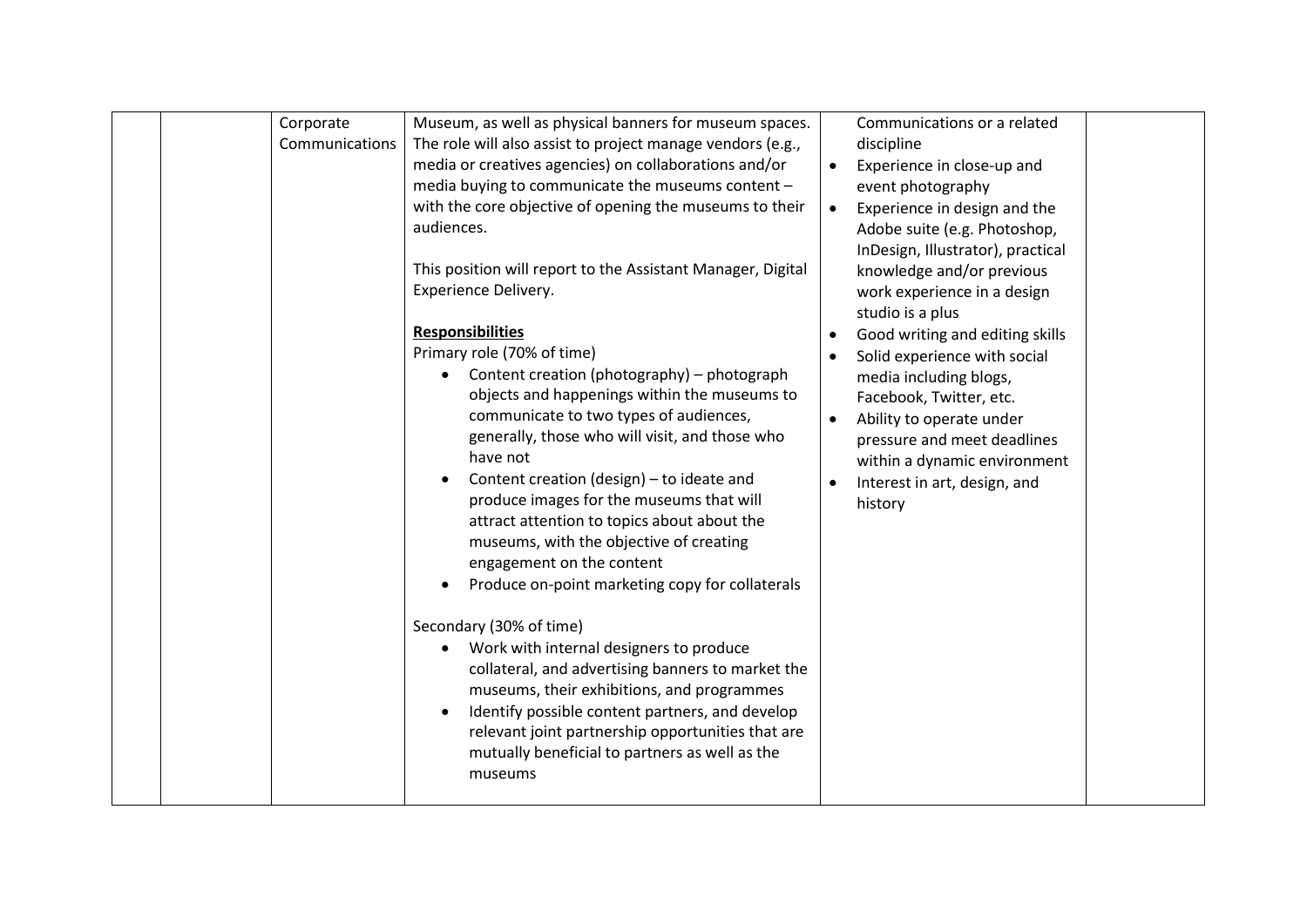| 9 | Asian         | Intern | The Audience team:                                      | We are looking for an             | 2 months |
|---|---------------|--------|---------------------------------------------------------|-----------------------------------|----------|
|   | Civilisations |        | Works closely with the museum community and             | energetic, self-motivated,        |          |
|   | Museum and    |        | ecosystem - from audience groups (e.g., families,       | and creative individual with      |          |
|   | <b>The</b>    |        | youths, students, and teachers, etc.), to artist,       | a passion to learn more           |          |
|   | Peranakan     |        | craftspeople, institutions, and vendors;                | about the arts, heritage,         |          |
|   | Museum        |        | Conceptualises and actualises a series of               | and culture scene through         |          |
|   |               |        |                                                         |                                   |          |
|   |               |        | programmes that considers these communities             | programmes and<br>collaborations. |          |
|   |               |        | alongside the museum's brand and its calendar           |                                   |          |
|   |               |        | of events;                                              |                                   |          |
|   |               |        | Develops and executes experiential and                  |                                   |          |
|   |               |        | multimedia interactives, and any relevant               |                                   |          |
|   |               |        | content for the Asian Civilisations Museum and          |                                   |          |
|   |               |        | Peranakan Museum.                                       |                                   |          |
|   |               |        | Your role will focus on helping the team to research,   |                                   |          |
|   |               |        | brainstorm, and execute festivals, programmes,          |                                   |          |
|   |               |        | experiential and multimedia interactives, and any       |                                   |          |
|   |               |        | relevant content for the Asian Civilisations Museum and |                                   |          |
|   |               |        | Peranakan Museum, and any other duties as assigned.     |                                   |          |
|   |               |        |                                                         |                                   |          |
|   |               |        | This is achieved by understanding the narratives and    |                                   |          |
|   |               |        | content of the museum, its existing and potential       |                                   |          |
|   |               |        | audiences, and by advocating relevant and practical     |                                   |          |
|   |               |        | partners, collaborations, activities, installations and |                                   |          |
|   |               |        | platforms that will present ACM content across target   |                                   |          |
|   |               |        | audiences in an educational and engaging manner.        |                                   |          |
|   |               |        |                                                         |                                   |          |
|   |               |        | <b>Core Responsibilities</b>                            |                                   |          |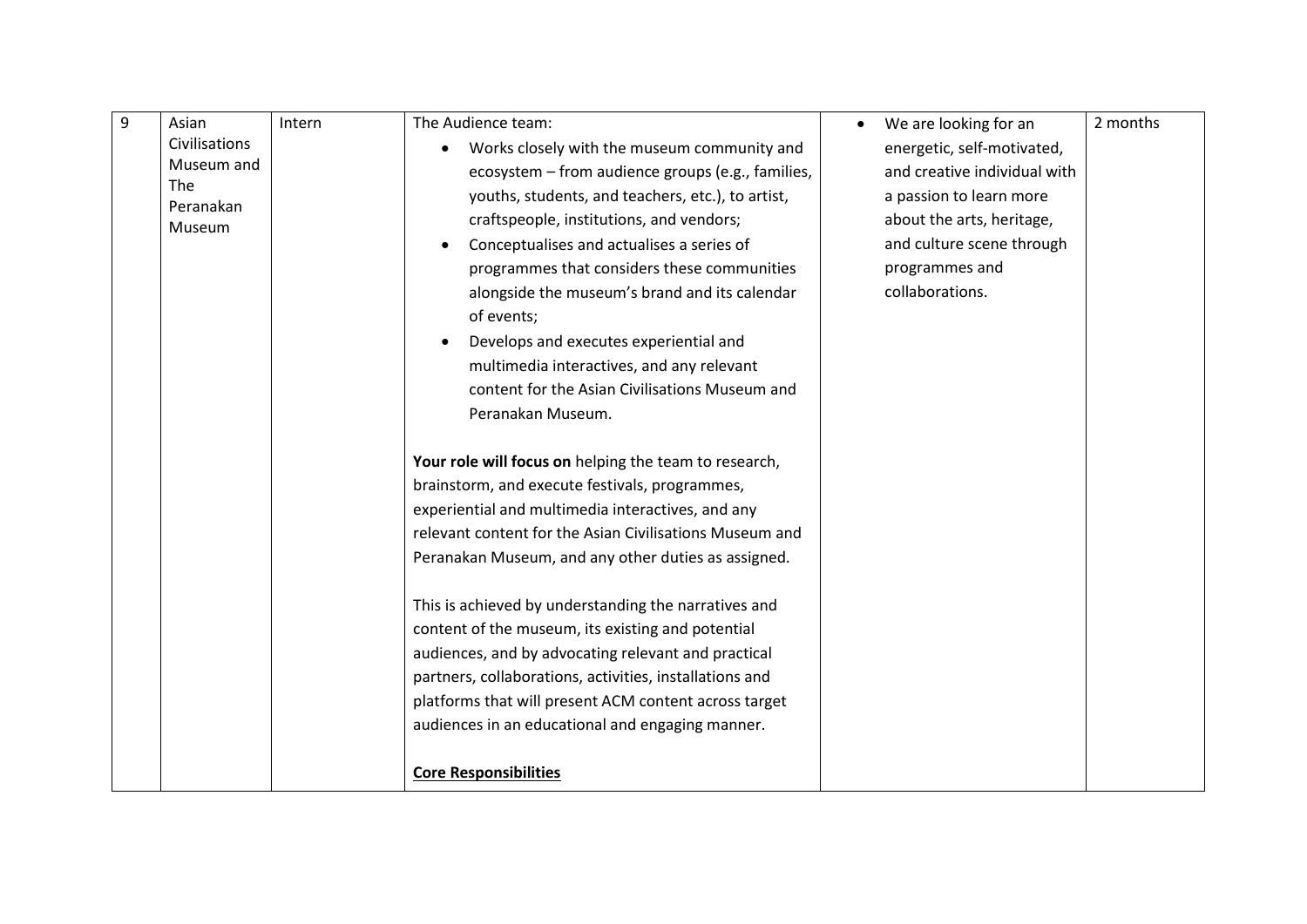|    |                                   |        | Assist to identify potential communities and/or<br>individuals for engagement, with consideration<br>of improving the museum ecosystem<br>Assist to conceptualise and execute monthly<br>programmes (onsite and/or online) with a team<br>of programmers. You will be expected to work<br>on weekends when there is a programme<br>happening at the museum.<br>Liaise, coordinate, and collaborate with internal<br>and external stakeholders. Including key<br>partners, community leaders, educational<br>institutions, government agencies, private sector<br>organisations, and all other teams at ACM, to<br>ensure successful execution of projects and<br>partnerships.               |           |                                                                                                                                                                                                                                                                                                                                                                                                                                                                    |          |
|----|-----------------------------------|--------|----------------------------------------------------------------------------------------------------------------------------------------------------------------------------------------------------------------------------------------------------------------------------------------------------------------------------------------------------------------------------------------------------------------------------------------------------------------------------------------------------------------------------------------------------------------------------------------------------------------------------------------------------------------------------------------------|-----------|--------------------------------------------------------------------------------------------------------------------------------------------------------------------------------------------------------------------------------------------------------------------------------------------------------------------------------------------------------------------------------------------------------------------------------------------------------------------|----------|
| 10 | Strategic<br>Comms and<br>Digital | Intern | The National Heritage Board is looking for an intern to<br>support the Strategic Communications and Digital<br>division in media outreach to promote and publicise<br>NHB's offerings and initiatives.<br>The scope of work includes assisting the division in driving<br>communications strategies for a variety of projects such<br>as the Singapore Night Festival. You will have the<br>opportunity to gain practical hands-on experience in<br>handling media relations, with the mentorship of a team<br>of dedicated communications professionals, get an insider<br>view and broaden your understanding of the heritage and<br>culture sector.<br>Some duties include the following: | $\bullet$ | Diploma or undergrad in Mass<br>Communications, Marketing,<br>Advertising, Public Relations or<br>equivalent.<br>Excellent written and verbal<br>communications skills.<br>Independent, efficient,<br>organised and highly motivated<br>with the ability to multi-task<br>and works well in a team.<br>Excellent interpersonal skills<br>can interact well with diverse<br>stakeholders and partners.<br>Possess strong organisation<br>and time management skills | 3 months |